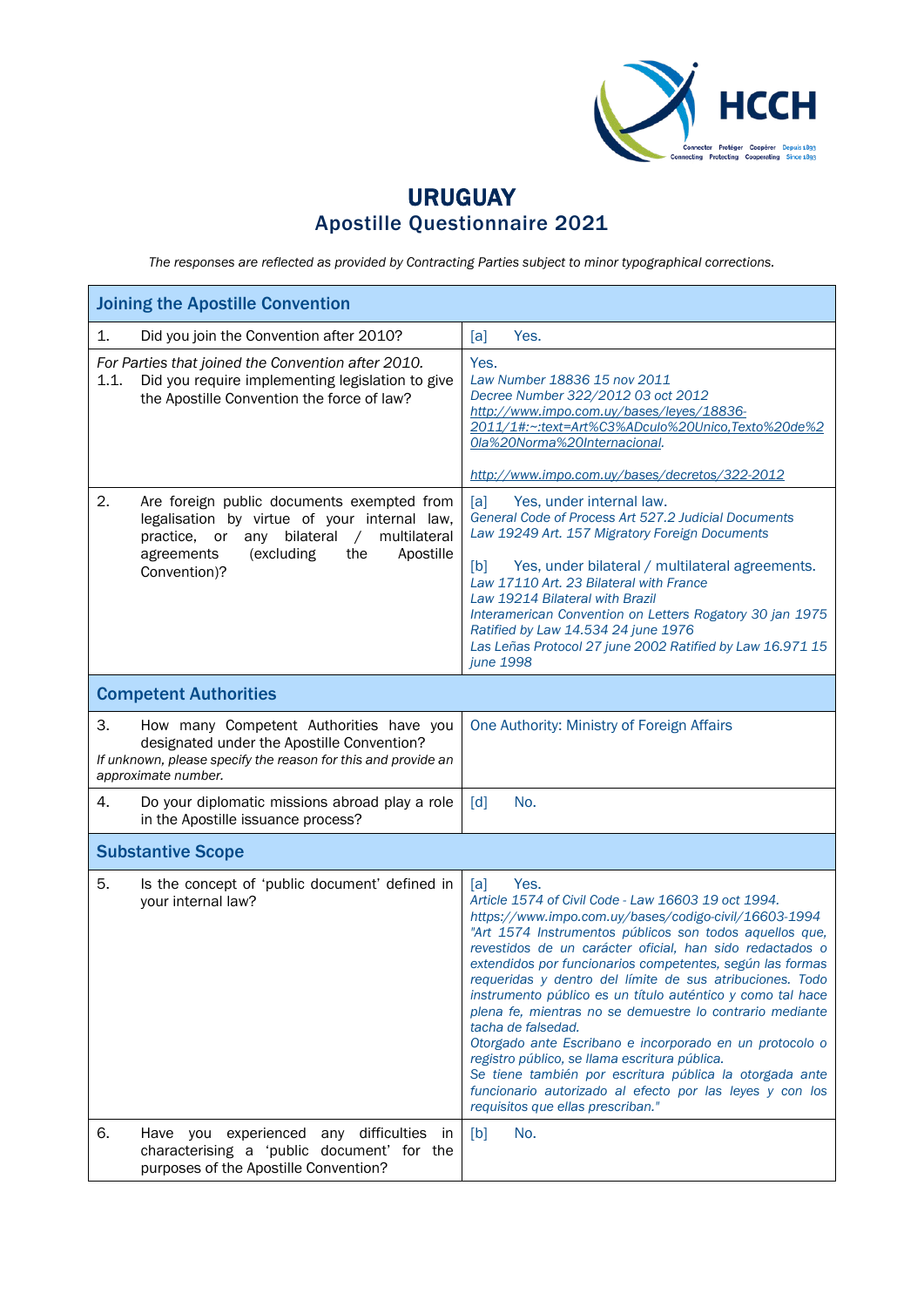| 7.  | Has the exclusion of 'documents executed by<br>diplomatic or consular agents' (Art. 1(3)(a)) from<br>the scope of the Apostille Convention given rise<br>to any difficulties?                                               | No.<br>$\lceil c \rceil$                                                                          |                                                                                                             |              |        |  |
|-----|-----------------------------------------------------------------------------------------------------------------------------------------------------------------------------------------------------------------------------|---------------------------------------------------------------------------------------------------|-------------------------------------------------------------------------------------------------------------|--------------|--------|--|
| 8.  | Do you think this Art. 1(3)(a) exclusion is justified<br>in the context of the modern operation of the<br>Convention?                                                                                                       | Yes.<br>[a]                                                                                       |                                                                                                             |              |        |  |
| 9.  | Has the exclusion of 'administrative documents<br>dealing directly with commercial or customs<br>operations' (Art. $1(3)(b)$ ) from the scope of the<br>Apostille<br>Convention given<br>rise<br>to<br>any<br>difficulties? | No.<br>$\lceil c \rceil$                                                                          |                                                                                                             |              |        |  |
| 10. | Do you think this Art. 1(3)(b) exclusion is justified<br>in the context of the modern operation of the<br>Convention?                                                                                                       | No.<br>[b]                                                                                        |                                                                                                             |              |        |  |
| 11. | Do you issue (outgoing) or accept (incoming)                                                                                                                                                                                |                                                                                                   |                                                                                                             | <b>Issue</b> | Accept |  |
|     | Apostilles for any of the following categories of<br>document?                                                                                                                                                              |                                                                                                   | Certificates of origin                                                                                      | X            |        |  |
|     |                                                                                                                                                                                                                             |                                                                                                   | <b>Export licences</b>                                                                                      | X            |        |  |
|     |                                                                                                                                                                                                                             |                                                                                                   | Import licences                                                                                             | X            |        |  |
|     |                                                                                                                                                                                                                             |                                                                                                   | Health and safety certificates<br>issued by the relevant<br>government authorities or<br>agencies           | X            |        |  |
|     |                                                                                                                                                                                                                             |                                                                                                   | Certificates of products<br>registration                                                                    | X            |        |  |
|     |                                                                                                                                                                                                                             |                                                                                                   | Certificates of conformity                                                                                  |              |        |  |
|     |                                                                                                                                                                                                                             |                                                                                                   | End user certificates<br>(i.e. documents certifying that the<br>buyer is the end user of acquired<br>goods) |              |        |  |
|     |                                                                                                                                                                                                                             |                                                                                                   | <b>Commercial invoices</b>                                                                                  |              |        |  |
|     | <b>Apostille Process</b>                                                                                                                                                                                                    |                                                                                                   |                                                                                                             |              |        |  |
|     | <b>Certification of Public Documents</b>                                                                                                                                                                                    |                                                                                                   |                                                                                                             |              |        |  |
| 12. | Do any of your public documents require some<br>other intermediate certification before the<br>issuance of an Apostille?                                                                                                    | [a]<br>Yes, an intermediate certification is required for<br>some categories of public documents. |                                                                                                             |              |        |  |
|     | For Parties that answered yes to Q12.<br>12.1. What categories of public document require                                                                                                                                   | Category of public<br>document                                                                    | Why certification is required                                                                               |              |        |  |
|     | intermediate certification and why?                                                                                                                                                                                         | <b>NOTARY AND</b><br><b>JUDICIARY</b><br><b>DOCUMENTS</b>                                         | THE SUPREME COURT OF JUSTICE<br><b>CERTIFIES THE NOTARY</b><br><b>SIGNATURE</b>                             |              |        |  |
|     |                                                                                                                                                                                                                             | <b>EDUCATION</b><br><b>DOCUMENTS</b>                                                              | THE MINISTRY OF CULTURE AND<br><b>EDUCATION CERTIFIES THE</b><br><b>SIGNATURE</b>                           |              |        |  |
|     |                                                                                                                                                                                                                             | <b>OTHER</b><br><b>DOCUMENTS</b>                                                                  | DOCUMENTS ISSUED OUTSIDE<br>MONTEVIDEO NEED TO BE<br>CERTIFIED BY THE HEADQUARTERS<br><b>IN MONTEVIDEO</b>  |              |        |  |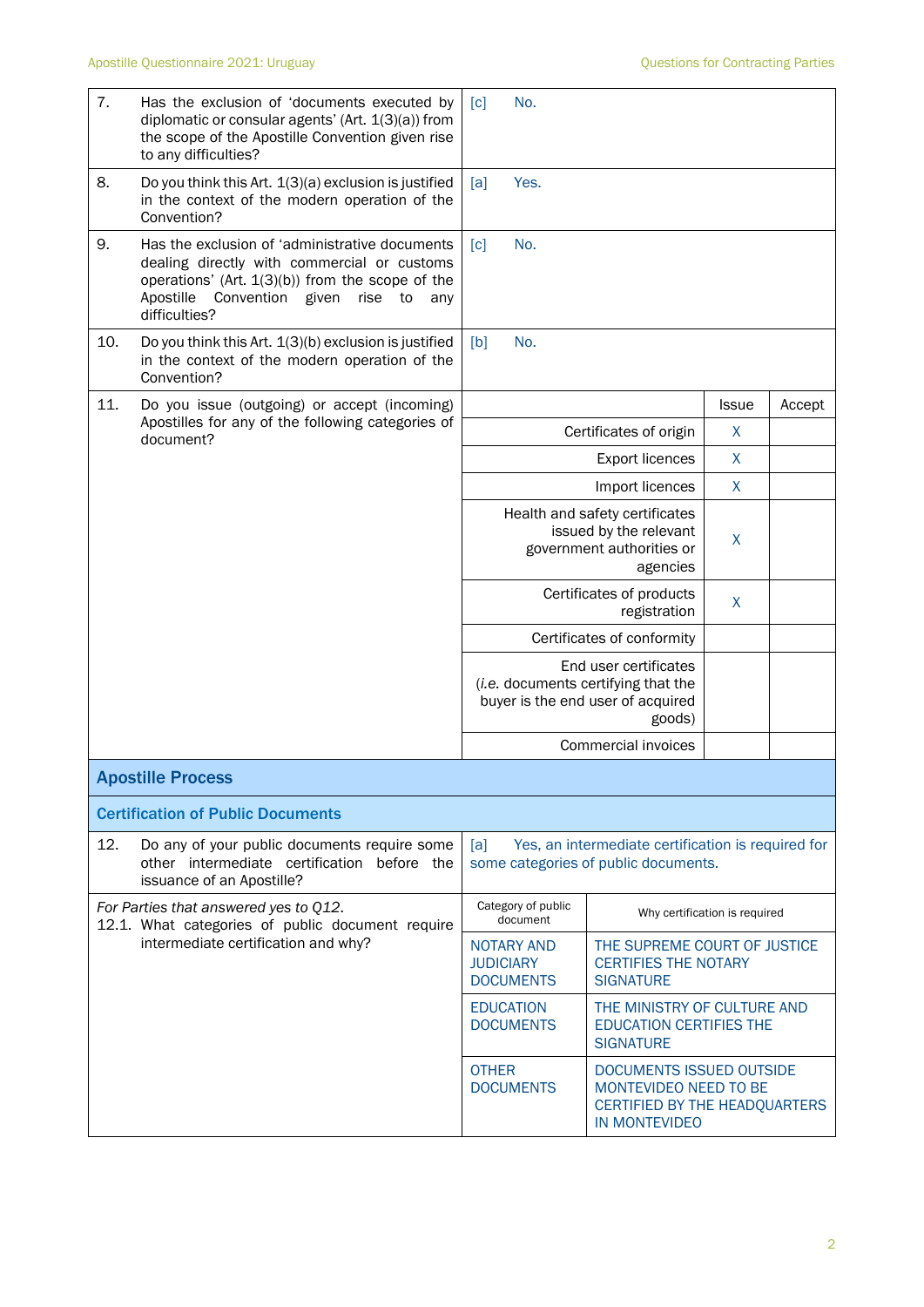|     | <b>Requesting an Apostille (Outgoing)</b>                                                                                                                                                                                                  |                                                                                                                                                                                                      |   |  |  |  |
|-----|--------------------------------------------------------------------------------------------------------------------------------------------------------------------------------------------------------------------------------------------|------------------------------------------------------------------------------------------------------------------------------------------------------------------------------------------------------|---|--|--|--|
| 13. | How can an Apostille be requested?                                                                                                                                                                                                         | [a]<br>In person.                                                                                                                                                                                    | X |  |  |  |
|     |                                                                                                                                                                                                                                            | [b]<br>By post.                                                                                                                                                                                      |   |  |  |  |
|     |                                                                                                                                                                                                                                            | By email.<br>$\lceil c \rceil$                                                                                                                                                                       |   |  |  |  |
|     |                                                                                                                                                                                                                                            | [d]<br>Through a website.                                                                                                                                                                            | X |  |  |  |
|     |                                                                                                                                                                                                                                            | Other.<br>[e]                                                                                                                                                                                        |   |  |  |  |
| 14. | When issuing an Apostille, do you enquire about<br>the State of destination?                                                                                                                                                               | [b]<br>Yes, the enquiry is made orally.                                                                                                                                                              |   |  |  |  |
| 15. | How long does it take for an Apostille to be<br>issued?                                                                                                                                                                                    | Other requests<br>(from the time of<br>In-person request<br>e-Apostille requests<br>(paper Apostille)<br>receipt) (paper<br>Apostille)                                                               |   |  |  |  |
|     |                                                                                                                                                                                                                                            | On the spot<br>On the spot                                                                                                                                                                           |   |  |  |  |
| 16. | Does your Competent Authority impose a fee for<br>issuing an Apostille?                                                                                                                                                                    | Yes, a single price for all Apostilles.<br>[a]<br>APPROXIMATELY 12.7 US DOLLARS                                                                                                                      |   |  |  |  |
|     | <b>Issuing an Apostille (Outgoing)</b>                                                                                                                                                                                                     |                                                                                                                                                                                                      |   |  |  |  |
| 17. | How is the origin of a public document verified<br>for the purpose of issuing an Apostille (i.e.<br>verification of the authenticity of the signature,<br>the capacity of the signer, and the identity of the<br>seal / stamp (Art. 5(2))? | [a]<br>Single Competent Authority.<br>An electronic database of sample signatures /<br>[iii]<br>seals / stamps.                                                                                      |   |  |  |  |
| 18. | How does a Competent Authority address<br>situations where it is unable to verify the origin<br>of the public document?                                                                                                                    | The Competent Authority will contact the issuing<br>[b]<br>authority to confirm authenticity but will not issue the<br>Apostille until the new signature, stamp or seal is added<br>to the database. |   |  |  |  |
| 19. | In what language(s) are the 10 standard items<br>of your Apostilles available?                                                                                                                                                             | $\lceil c \rceil$<br>In three languages.<br>SPANISH, ENGLISH AND FRENCH                                                                                                                              |   |  |  |  |
| 20. | In what language(s) are the blank fields of your<br>Apostilles filled in?                                                                                                                                                                  | [a]<br>In one language.<br><b>SPANISH</b>                                                                                                                                                            |   |  |  |  |
| 21. | How are the blank fields of your Apostilles filled<br>in?                                                                                                                                                                                  | [b]<br>Using computer software.<br>OFFICIAL SOFTWARE OF THE MINISTRY OF FOREIGN AFFAIRS                                                                                                              |   |  |  |  |
|     | <b>Apostille Registers</b>                                                                                                                                                                                                                 |                                                                                                                                                                                                      |   |  |  |  |
| 22. | How is your Apostille register, required by<br>Article 7, maintained?                                                                                                                                                                      | Single Competent Authority.<br>[a]<br>Electronic form, publicly accessible online (e-<br>$[1]$<br>Register).                                                                                         |   |  |  |  |
| 23. | What particulars are contained in your Apostille<br>register?                                                                                                                                                                              | date of the<br>[a]<br>Number<br>Apostille<br>and<br>(required).                                                                                                                                      | X |  |  |  |
|     |                                                                                                                                                                                                                                            | Name and capacity of the person signing<br>[b]<br>the document and $/$ or the name of<br>authority whose seal or stamp is affixed<br>(required).                                                     | X |  |  |  |
|     |                                                                                                                                                                                                                                            | Name and / or type of underlying<br>[c]<br>document.                                                                                                                                                 | X |  |  |  |
|     |                                                                                                                                                                                                                                            | [d]<br>Description of the contents of underlying<br>document.                                                                                                                                        |   |  |  |  |
|     |                                                                                                                                                                                                                                            | Name of the applicant.<br>[e]                                                                                                                                                                        |   |  |  |  |
|     |                                                                                                                                                                                                                                            | State of destination.                                                                                                                                                                                |   |  |  |  |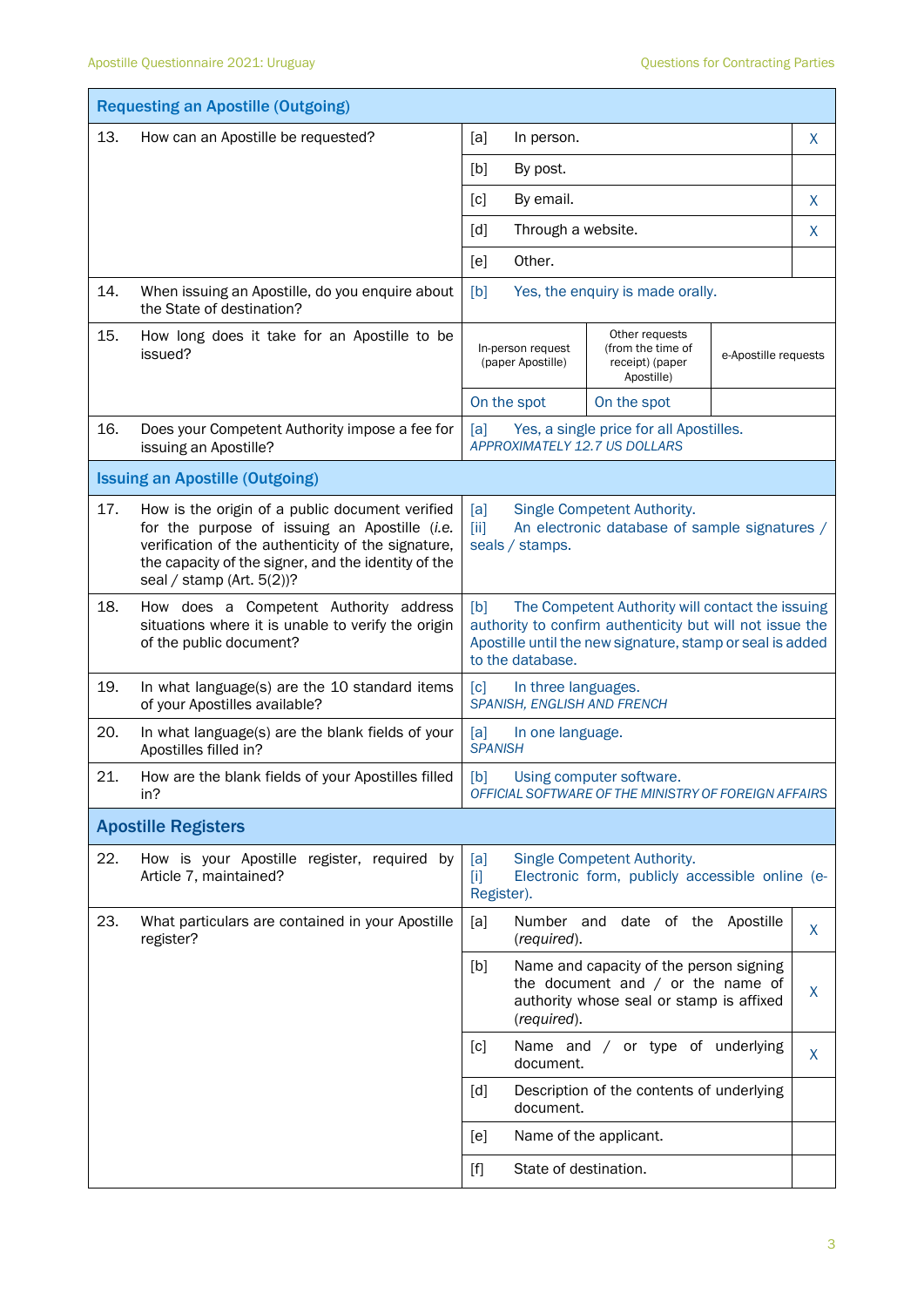|     |                                                                                                                                                                                                | [g]               | Copy of the Apostille.                                                                                                    |              |
|-----|------------------------------------------------------------------------------------------------------------------------------------------------------------------------------------------------|-------------------|---------------------------------------------------------------------------------------------------------------------------|--------------|
|     |                                                                                                                                                                                                | [h]               | Copy of the underlying document.                                                                                          |              |
|     |                                                                                                                                                                                                | $[1]$             | Other.                                                                                                                    |              |
| 24. | Is there a limit to how long records can be<br>retained on the Apostille register?                                                                                                             | $\lceil d \rceil$ | No.                                                                                                                       |              |
| 25. | If your register is not publicly accessible, how<br>frequently do your Competent Authorities<br>receive requests to verify an Apostille they have<br>issued in the register?                   | [g]               | Not applicable, register is publicly accessible.                                                                          |              |
|     | <b>Technology &amp; the e-APP</b>                                                                                                                                                              |                   |                                                                                                                           |              |
| 26. | Under your internal law, do you recognise<br>electronic / digital signatures as functionally<br>equivalent to handwritten signatures (i.e. can a<br>public document be signed electronically)? | [a]               | Yes.<br>Law 18.600 Electronic documents and signature 5 nov 2009<br>https://www.impo.com.uy/bases/leyes/18600-2009        |              |
| 27. | Under your internal law, are public documents<br>executed, or able to be executed, in electronic<br>form (whether or not they are to be used abroad<br>under the Convention)?                  | [a]               | Yes.                                                                                                                      |              |
|     | For Parties that answered yes to Q27.<br>27.1. What categories of public documents are                                                                                                         | [a]               | All public documents.                                                                                                     |              |
|     | executed, or able to be executed, in electronic<br>form (whether or not they are to be used abroad<br>under the Convention)?                                                                   | [b]               | Civil status documents (e.g. birth, death<br>and<br>marriage<br>certificates)<br>and<br>certificates of non-impediment.   | $\mathsf{X}$ |
|     |                                                                                                                                                                                                | $\lceil c \rceil$ | Other<br>administrative<br>documents<br>(including decisions from administrative<br>tribunals or decision-making bodies). |              |
|     |                                                                                                                                                                                                | [d]               | Extracts from commercial registers and<br>other registers.                                                                |              |
|     |                                                                                                                                                                                                | [e]               | Notarial authentications of signatures.                                                                                   |              |
|     |                                                                                                                                                                                                | $[f]$             | Other notarial acts.                                                                                                      |              |
|     |                                                                                                                                                                                                | [g]               | Diplomas<br>other<br>education<br>and<br>documents.                                                                       |              |
|     |                                                                                                                                                                                                | [h]               | Court documents, including judgments.                                                                                     |              |
|     |                                                                                                                                                                                                | $[1]$             | Patents or other documents pertaining to<br>intellectual property rights.                                                 |              |
|     |                                                                                                                                                                                                | [j]               | Documents relating to adoptions.                                                                                          |              |
|     |                                                                                                                                                                                                | [k]               | Translations.                                                                                                             |              |
|     |                                                                                                                                                                                                | $[1]$             | Medical or health certificates.                                                                                           |              |
|     |                                                                                                                                                                                                | [m]               | Criminal records.                                                                                                         | X            |
|     |                                                                                                                                                                                                | [n]               | Import or export licences.                                                                                                |              |
|     |                                                                                                                                                                                                | [0]               | Certificates of origin.                                                                                                   |              |
|     |                                                                                                                                                                                                | [p]               | Certificates of conformity.                                                                                               |              |
|     |                                                                                                                                                                                                | [q]               | Other.                                                                                                                    | X            |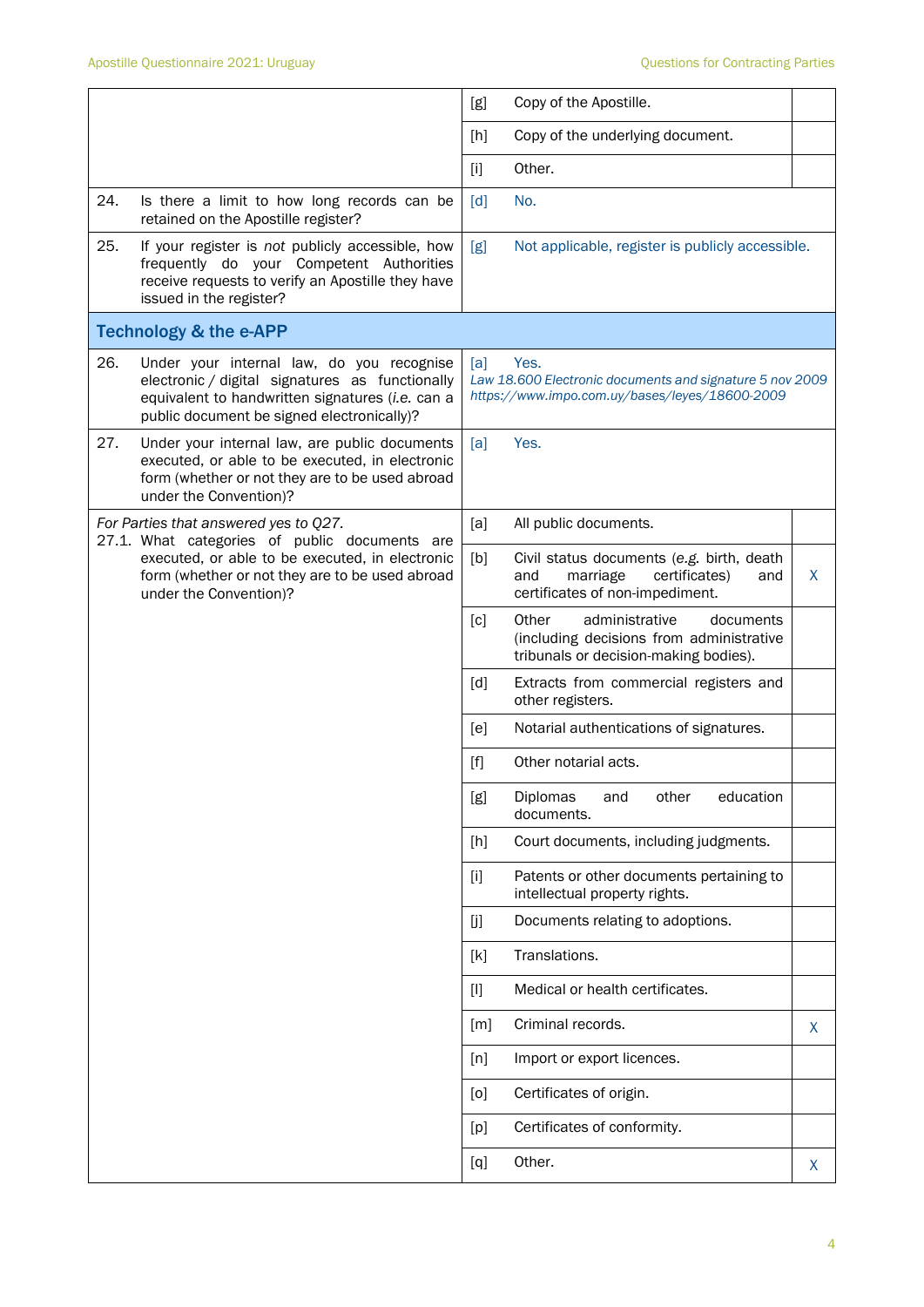|                                      | For Parties that answered yes to Q27.<br>27.2. Approximately what percentage of your public<br>documents are originally executed in electronic<br>form (whether or not they are to be used abroad<br>under the Convention)? | NO INFORMATION                                                                                                                             |    |  |
|--------------------------------------|-----------------------------------------------------------------------------------------------------------------------------------------------------------------------------------------------------------------------------|--------------------------------------------------------------------------------------------------------------------------------------------|----|--|
| 28.                                  | Do you issue e-Apostilles?                                                                                                                                                                                                  | [b]<br>No.<br>We are studying the use of e-Apostilles and plan<br>ſiΤ<br>to implement the e-Apostille component.<br><b>ONGOING PROCESS</b> |    |  |
|                                      | For Parties that answered no to Q28.<br>28.1. What challenges are you facing that may prevent                                                                                                                               | Internal law limitations.<br>[a]                                                                                                           |    |  |
|                                      | you from implementing the e-Apostille?                                                                                                                                                                                      | [b]<br>Judicial or administrative structure.                                                                                               |    |  |
|                                      |                                                                                                                                                                                                                             | [c]<br>Implementation challenges (e.g. lack of<br>resources, lack of infrastructure).                                                      |    |  |
|                                      |                                                                                                                                                                                                                             | [d]<br>Cost.                                                                                                                               | X  |  |
|                                      |                                                                                                                                                                                                                             | System interoperability / compatibility.<br>[e]                                                                                            | X  |  |
|                                      |                                                                                                                                                                                                                             | [f]<br>Security concerns.                                                                                                                  |    |  |
|                                      |                                                                                                                                                                                                                             | Other.<br>[g]                                                                                                                              |    |  |
|                                      | For Parties that answered no to Q28.<br>28.2. How do you issue an Apostille for a public<br>document executed in electronic form?                                                                                           | By paper Apostille, attached to a hard copy of the<br>[b]<br>electronic public document.                                                   |    |  |
| 29.                                  | Are your authorities<br>equipped to<br>accept<br>incoming e-Apostilles?                                                                                                                                                     | Yes, but on certain conditions.<br>[b]<br>IT DEPENDS ON THE AUTHORITY THAT RECEIVES THE<br><b>DOCUMENTS</b>                                |    |  |
| 30.                                  | Do you maintain an e-Register?                                                                                                                                                                                              | [b]<br>No.<br>We are not currently planning to implement the<br>[ii]<br>e-Register component.                                              |    |  |
| For Parties that answered no to Q30. |                                                                                                                                                                                                                             | [a]<br>Internal law limitations.                                                                                                           |    |  |
|                                      | 30.1. What challenges are you facing that may prevent<br>you from implementing the e-Register?                                                                                                                              | [b]<br>Judicial or administrative structure.                                                                                               |    |  |
|                                      |                                                                                                                                                                                                                             | Implementation challenges (e.g. lack of<br>[c]<br>resources, lack of infrastructure).                                                      |    |  |
|                                      |                                                                                                                                                                                                                             | [d]<br>Cost.                                                                                                                               | X. |  |
|                                      |                                                                                                                                                                                                                             | [e]<br>System interoperability / compatibility.                                                                                            | X  |  |
|                                      |                                                                                                                                                                                                                             | $[f]$<br>Security concerns.                                                                                                                |    |  |
|                                      |                                                                                                                                                                                                                             | Other.<br>[g]                                                                                                                              |    |  |
| 31.                                  | Have you been in contact with other Competent<br>Authorities that operate an e-APP component<br>and exchanged information and / or relevant<br>experience?                                                                  | Yes.<br>[a]<br>PARTICIPATION OF THE E-APOSTILLE SUMMIT 2019                                                                                |    |  |
| <b>Issues with Apostilles</b>        |                                                                                                                                                                                                                             |                                                                                                                                            |    |  |
| 32.                                  | Has an Apostille <i>issued</i> by your Competent<br>Authority ever been refused by the authorities of<br>another Contracting Party on the following<br>grounds:                                                             | [a]<br>Form requirements (e.g. square-shaped,<br>sides of at least nine centimetres, border,<br>ink, etc).                                 |    |  |
|                                      |                                                                                                                                                                                                                             | The manner in which the Apostille was<br>[b]<br>affixed / attached<br>the<br>to<br>underlying<br>document.                                 |    |  |
|                                      |                                                                                                                                                                                                                             | [c]<br>The Apostille was not signed.                                                                                                       |    |  |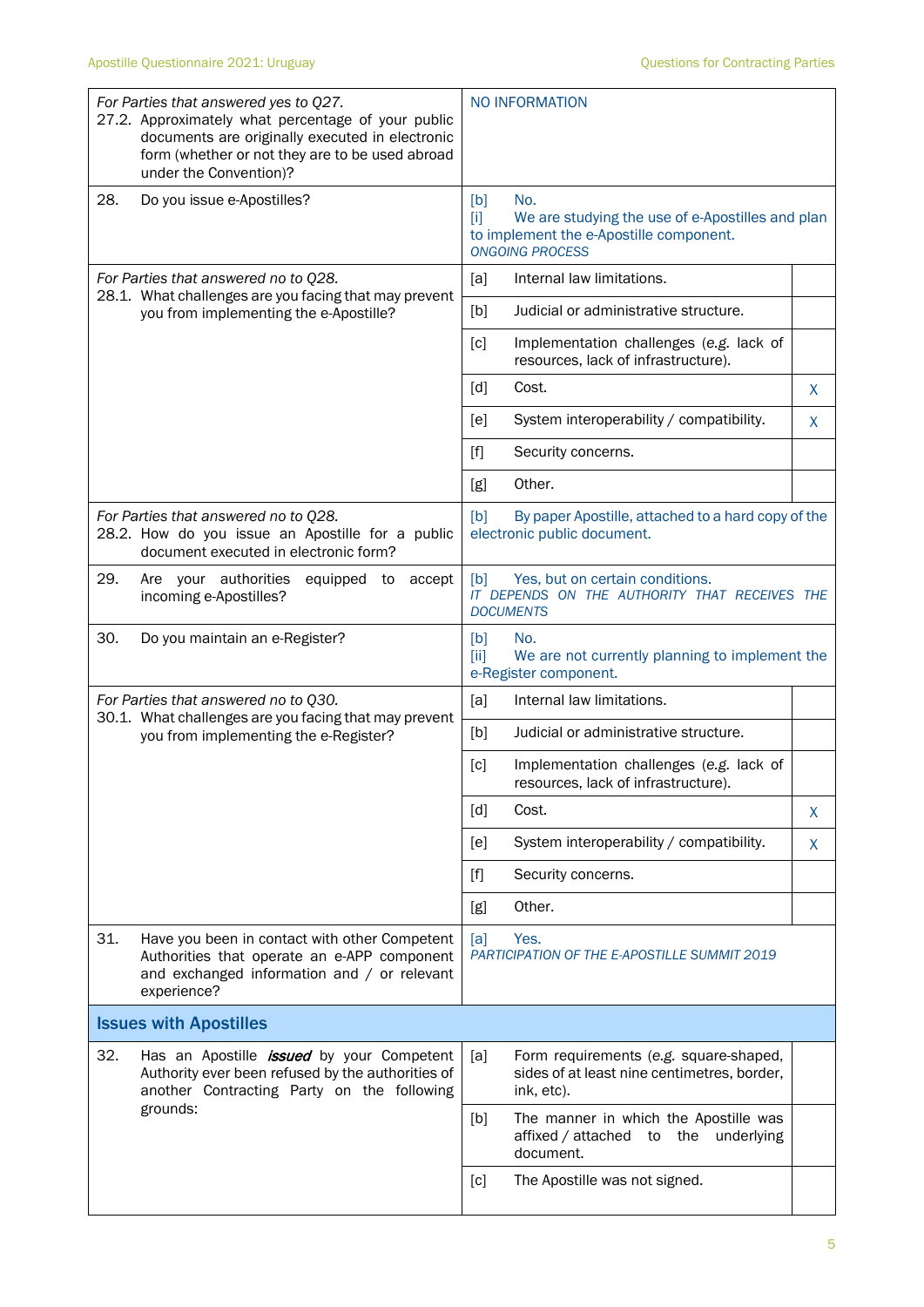|     |                                                                                                                                                          | [d]   | of<br>One<br>the<br>standard<br>or<br>more<br>informational items were not filled in.               |   |
|-----|----------------------------------------------------------------------------------------------------------------------------------------------------------|-------|-----------------------------------------------------------------------------------------------------|---|
|     |                                                                                                                                                          | [e]   | The Apostille was in electronic form (an<br>e-Apostille).                                           |   |
|     |                                                                                                                                                          | $[f]$ | The underlying public document was in<br>electronic form.                                           |   |
|     |                                                                                                                                                          | [g]   | The underlying public document had<br>expired / was not issued within a certain<br>timeframe.       |   |
|     |                                                                                                                                                          | [h]   | The underlying document was not a<br>public document under the law of the<br>destination.           |   |
|     |                                                                                                                                                          | $[1]$ | Other.                                                                                              |   |
|     |                                                                                                                                                          | [j]   | Unknown.                                                                                            | X |
|     |                                                                                                                                                          | [k]   | No / Not applicable.                                                                                |   |
|     | For Parties that answered other than "No" to Q32.<br>32.1. If an Apostille was rejected, what action did you                                             | [a]   | The Apostille was reissued.                                                                         |   |
|     | take?                                                                                                                                                    | [b]   | Contacted the receiving authority.                                                                  |   |
|     |                                                                                                                                                          | [c]   | Contacted the Competent Authority of the<br>place of destination.                                   | X |
|     |                                                                                                                                                          | [d]   | Contacted nearest diplomatic mission of<br>the place of destination.                                | X |
|     |                                                                                                                                                          | [e]   | Contacted<br>own<br>diplomatic<br>mission<br>accredited to the place of destination.                |   |
|     |                                                                                                                                                          | $[f]$ | Contacted the Permanent Bureau.                                                                     |   |
|     |                                                                                                                                                          | [g]   | No action taken.                                                                                    |   |
|     |                                                                                                                                                          | [h]   | Other.                                                                                              |   |
|     |                                                                                                                                                          | $[1]$ | Unknown.                                                                                            |   |
| 33. | Has your Competent Authority ever been<br>requested by external Competent Authorities to<br>certify or confirm your procedure for issuing<br>Apostilles? | [b]   | No.                                                                                                 |   |
| 34. | Has an Apostille <i>received</i> by your authorities<br>ever been refused on the following grounds:                                                      | [a]   | The issuing State was not a Contracting<br>Party to the Apostille Convention.                       |   |
|     |                                                                                                                                                          | [b]   | Form requirements (e.g. square-shaped,<br>sides of at least nine centimetres, border,<br>ink, etc). |   |
|     |                                                                                                                                                          | [c]   | The manner in which the Apostille was<br>affixed / attached to the underlying<br>document.          |   |
|     |                                                                                                                                                          | [d]   | The Apostille was not signed.                                                                       |   |
|     |                                                                                                                                                          | [e]   | of<br>One<br>the<br>standard<br>or<br>more<br>informational items were not filled in.               |   |